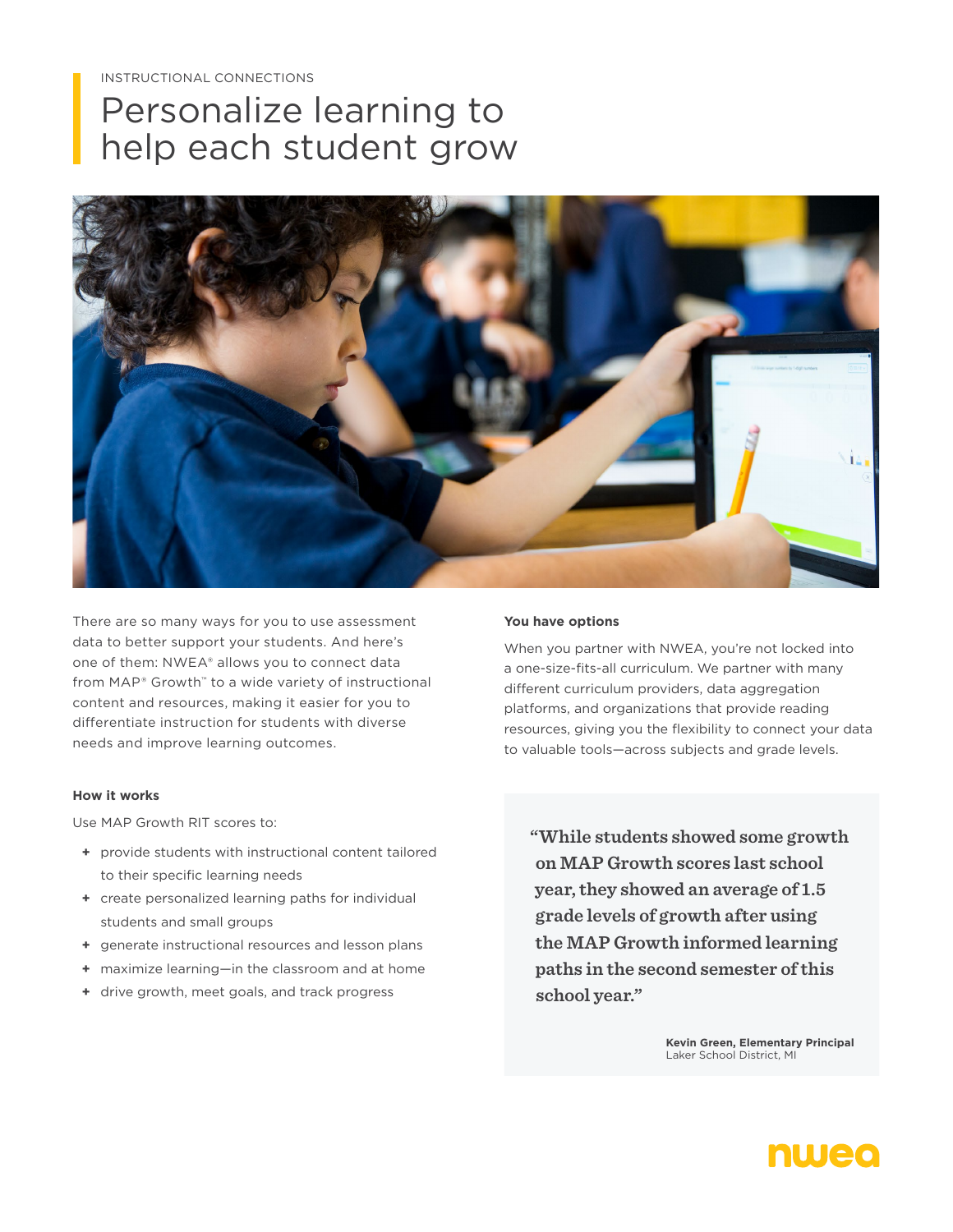| <b>INSTRUCTIONAL</b><br><b>CONNECTION</b>            | <b>GRADES</b><br><b>COVERED</b> | <b>SUBJECTS</b><br><b>COVERED</b> | <b>HOW IT HELPS</b>                                                                                                                                                                                                                                                                                                                                                                                                                                           |
|------------------------------------------------------|---------------------------------|-----------------------------------|---------------------------------------------------------------------------------------------------------------------------------------------------------------------------------------------------------------------------------------------------------------------------------------------------------------------------------------------------------------------------------------------------------------------------------------------------------------|
| Achieve 3000:<br>KidBiz, TeenBiz,<br>and Empower     | $2 - 12$                        | Informational<br>reading          | Achieve 3000 delivers engaging nonfiction content that supports<br>core curriculum, literacy skills, content-area knowledge, response<br>to intervention programs, English language learners, special<br>education, and more.                                                                                                                                                                                                                                 |
| Edgenuity:<br>MyPath,<br>Pathblazer,<br>and Hybridge | $K-12$                          | ELA, math                         | Edgenuity's® personalized learning solutions help educators close<br>learning gaps and provide a targeted, data-driven instructional<br>pathway to help students catch up, keep up, or get ahead.                                                                                                                                                                                                                                                             |
| Edmentum:<br><b>Study Island</b><br>and ExactPath    | $K-12$                          | ELA, math,<br>science             | Edmentum helps you to easily pinpoint strengths and weaknesses<br>and target them with standards-based content.                                                                                                                                                                                                                                                                                                                                               |
| Classworks                                           | K-8                             | ELA, math,<br>reading             | This interactive solution helps you focus on areas where students<br>need additional instruction or remediation.                                                                                                                                                                                                                                                                                                                                              |
| <b>DreamBox</b><br><b>Learning Math</b>              | $K-8$                           | Math                              | DreamBox adapts and differentiates math lessons based on<br>student-driven learning for conceptual understanding and<br>fluency. Along with actionable reporting and tools that empower<br>classroom differentiation, DreamBox gives teachers content-<br>specific professional development relevant to the math their<br>students are learning.                                                                                                              |
| <b>FEV Tutor</b>                                     | $K-12$                          | Math, science,<br><b>ELA</b>      | FEV Tutor provides engaging 1:1 online tutoring services that are<br>driven by data and personalized for each student. Using RIT scores<br>from NWEA, FEV Tutor creates a highly targeted tutoring plan to<br>meet each student's needs. The customized tutoring is structured to<br>enhance classroom instruction and activities to accelerate learning.                                                                                                     |
| <b>Imagine Learning</b>                              | $K-12$                          | ELA, math                         | Imagine Learning delivers award-winning language, literacy,<br>and mathematics solutions for pre-K-12 students. Students and<br>teachers love Imagine Language & Literacy, Imagine Math, and<br>Imagine Math Facts because they are research- and evidence-<br>based, data driven, instructionally differentiated, and incredibly fun<br>to use. The Imagine Learning family is dedicated to changing lives<br>and opening doors of opportunity for children. |
| Glynlyon:<br>Odysseyware                             | $K-12$                          | ELA, math                         | Odysseyware incorporates rich multimedia, dynamic learning<br>activities, direct-instruction videos, virtual labs, and embedded<br>instructional supports into its content.                                                                                                                                                                                                                                                                                   |
| <b>MATHia</b><br>by Carnegie<br>Learning             | $6 - 12$                        | Math                              | Driven by each student's unique learning process, MATHia uses<br>data to better understand where students are and how to coach<br>them through problems.                                                                                                                                                                                                                                                                                                      |